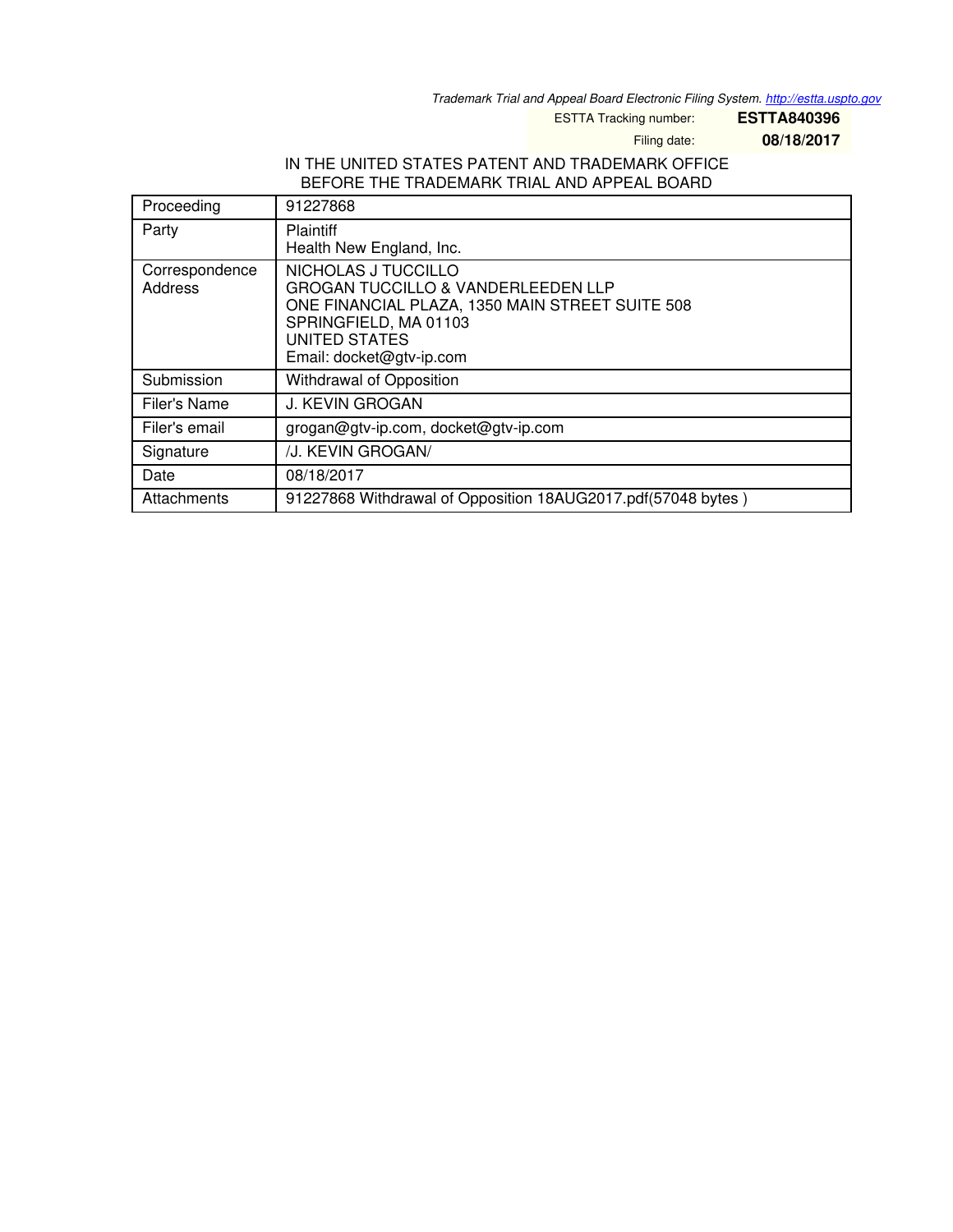### IN THE UNITED STATES PATENT AND TRADEMARK OFFICE BEFORE THE TRADEMARK TRIAL AND APPEAL BOARD

# In the Matter of Serial No. 87/779,873 Published in the Official Gazette on March 22, 2016 Mark: TRINITY HEALTH NEW ENGLAND & Design

 $\overline{a}$ HEALTH NEW ENGLAND, INC.,  $)$  $)$  $\mathbf{v}$ .  $\qquad \qquad \qquad$  )  $)$ TRINITY HEALTH CORPORATION,  $(Our File No. 5022-0050-2)$  $)$ Applicant )

Opposers ) Opposition No. 91227868

### WITHDRAWAL OF OPPOSITION WITH PREJUDICE

 Pursuant to 37 C.F.R. 2.106(c) a n d TMBP § 601.01, the Opposers, Health New England, Inc. ("HNE"), wish to notify the Board that a settlement agreement has been signed by both HNE and the Applicant, Trinity Health Corporation ("Trinity health"), collectively "the Parties," in the underlying federal litigation, which is now being implemented.

 The Parties' agreement was conditioned on Trinity Health amending the description of the mark in Application No. 86/779,873 ("the '873 application"), and on HNE's subsequent withdrawal of the present Opposition with prejudice. On July 28, 2017, Trinity Health filed a stipulated amendment to its '873 Application. Since HNE consented thereto, the amendments were approved and entered.

Accordingly, HNE withdrawals its Opposition to Application No. 86/779,873 with prejudice.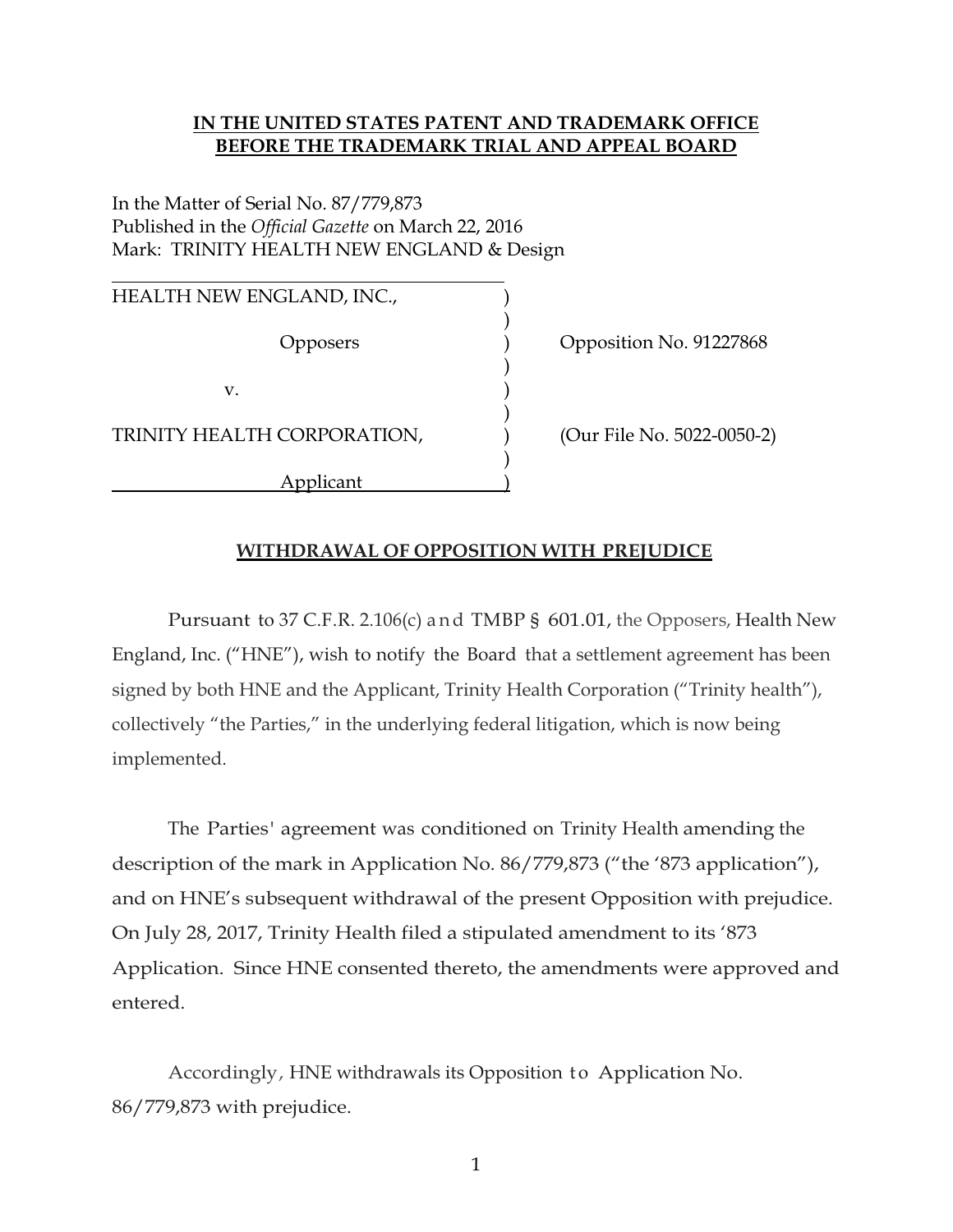WHEREFORE, it is hereby requested that the present Opposition be dismissed with prejudice.

Dated: August 18, 2017

Health New England, Inc., by its attorneys GROGAN, TUCCILLO & VANDERLEEDEN, LLP

/J. Kevin Grogan/

J. Kevin Grogan 1350 Main Street, Suite 508 Springfield, MA 01103 Tel: (413) 736-5401 E-mail: grogan@gtv-ip.com